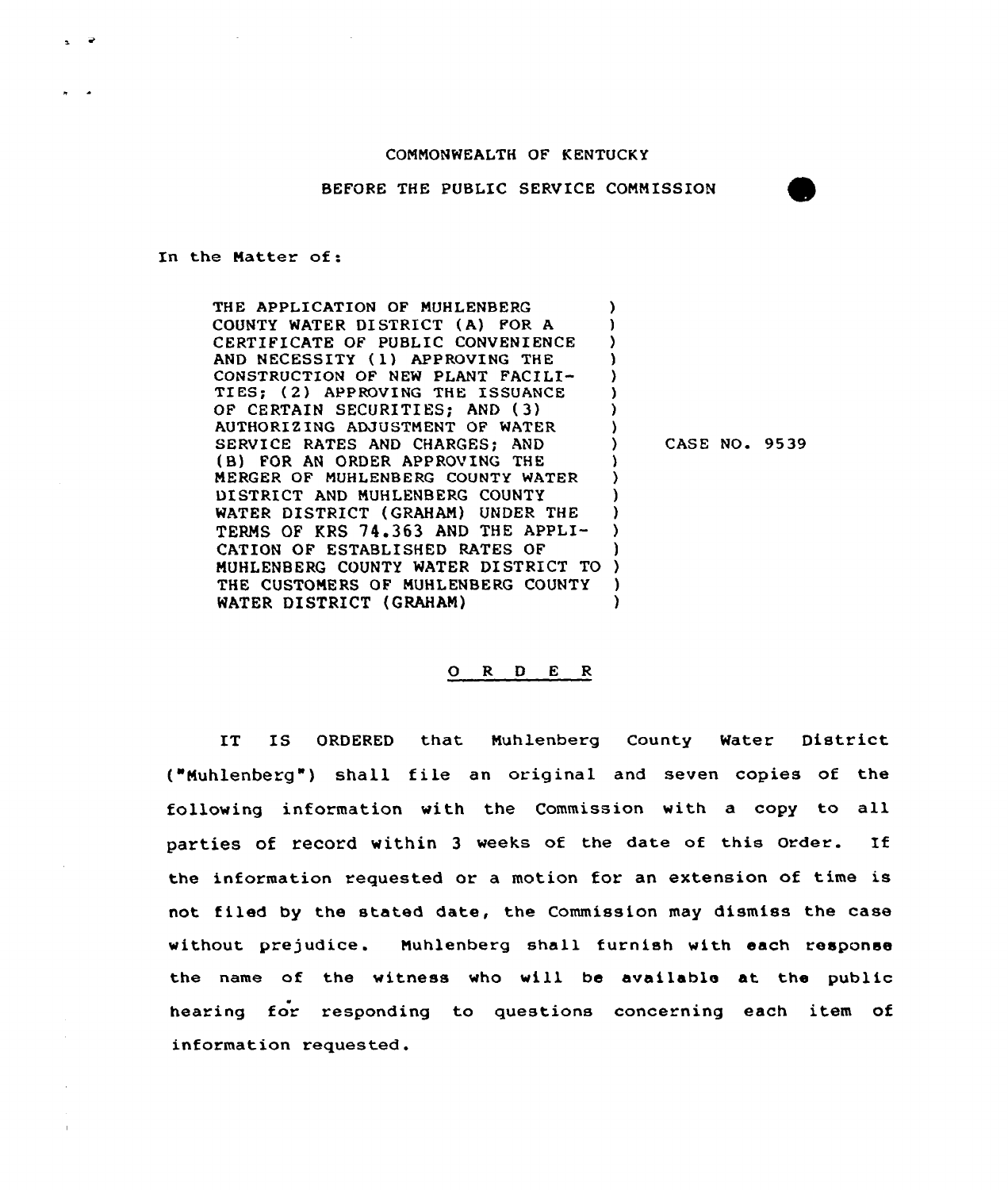1. In order to obtain realistic results when utilizing computer hydraulic analyses to predict a water distribution system's performance, engineering references stress the importance of calibrating the results predicted to actual hydraulic conditions. This calibration process should include matching field measurements to the results predicted by the computer over a wide range of actual operating conditions. As a minimum this should include average and maximum water consumption periods, as well as "fire flow" or very high demand periods.

Based on the above, explain the procedures used to verify the computer hydraulic analyses filed in this case. This explanation should be documented by field measurements, hydraulic calculations, etc.

2. The hydraulic analyses of the existing system depict pressures lower than 30 psig at Nodes 68, 78, 88, 114, 118 and 123. Nodes 68, 78, 88, 114 and 118 appear to be at the base of the existing water storage tanks. Provide information as to the number of customers affected by this condition at each location.

3. The computer hydraulic analyses filed in this case for the proposed water distribution system indicates that the potential exists for the system to experience low pressure (less than 30 psig) at Nodes 58, 75 and 78 after the proposed construction is complete. Pressures of this magnitude are in violation of PSC regulation <sup>807</sup> KAR 5:066, Section <sup>6</sup> (1). Provide details of any preventive measures or additional construction Nuhlenberg intends to perform to protect against this type of

 $-2-$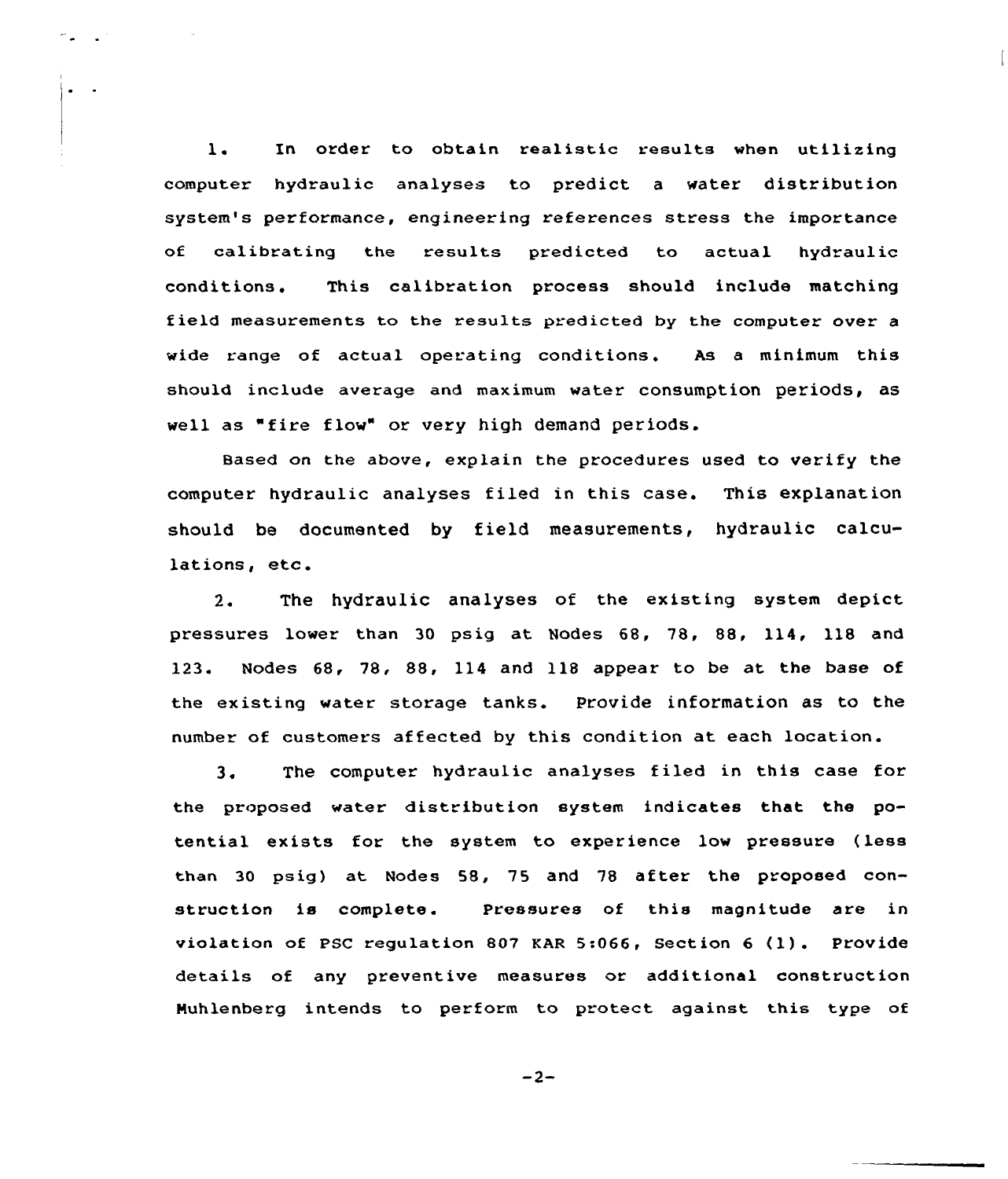occurrence. Details should be documented by hydraulic analyses and field measurements.

4. Provide a pressure recording chart showing the actual 24-hour continuously measured pressure available at the locations listed below on Muhlenberg's system. Identify the 24-hour period recorded, the exact location of the pressure recorder and the sea level elevation of the recorder.

a. Water lines at the connection point to Central City.

- b. Cleaton tank.
- c. Beech Creek tank.
- d. Twin Tunnels tank.
- e. Dunmor tank.
- <sup>f</sup> . Eake Malone tank.
- g. Weir tank.
- h. Depoy tank.
- i. Nelson Creek tank.
- j. Powderly tank.
- k. Nebo tank.
- l. Water line in the vicinity of junction 58.
- m. Water line in the vicinity of junction 75.
- n. Water line in the vicinity of junction l23.

o. water line in the vicinity of junction 15 (The Job Corps Center and the Peabody Coal Company)

p. Water line in the vicinity of the sale point to the Huhlenberg County Water District-Graham.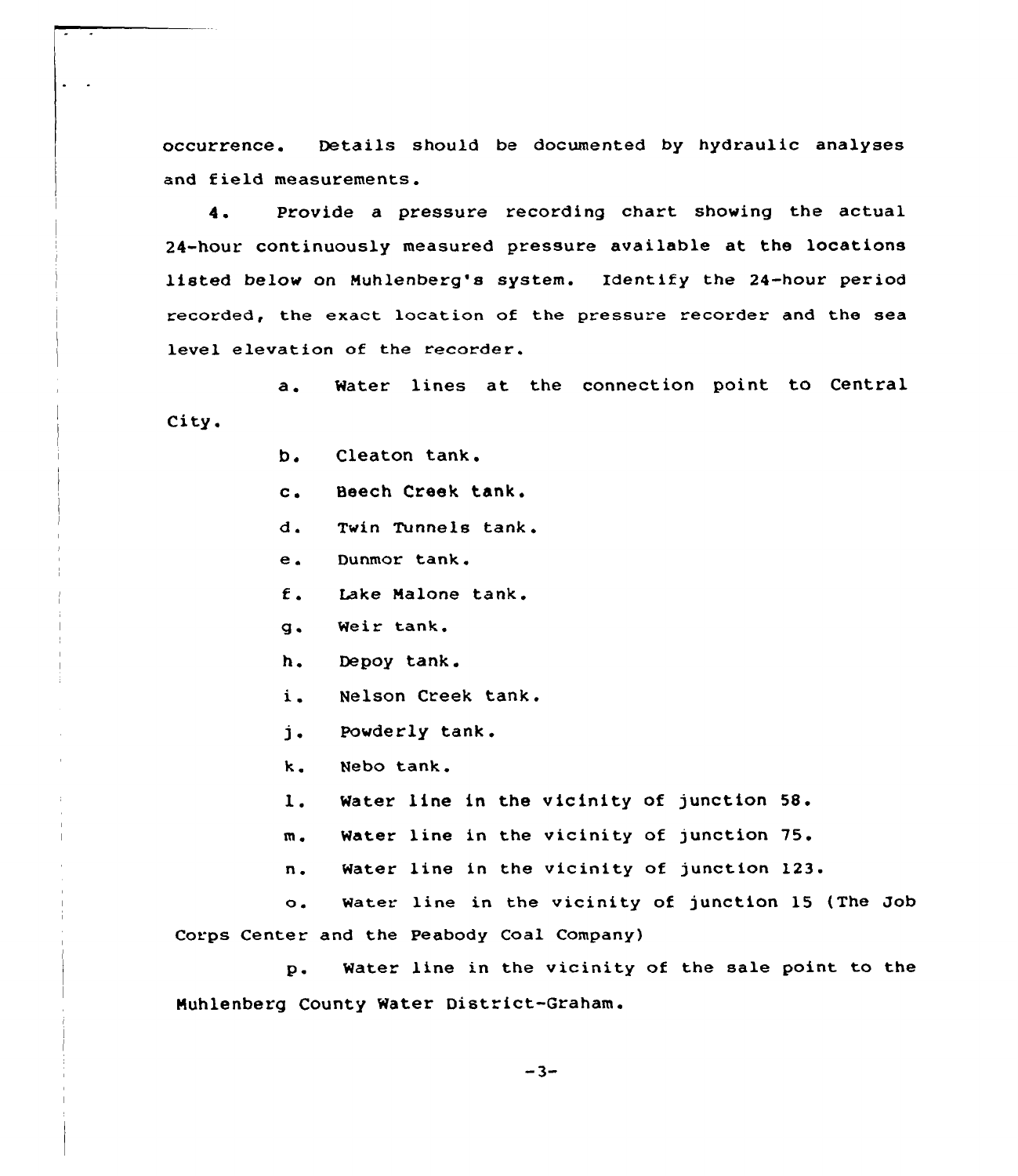g. Water line in the vicinity of the sale point to the City of Drakesboro.

On the suction and discharge sides of the Central  $r_{\rm A}$ City East Pump Station.

s. On the suction and discharge sides of the Central City West Pump Station.

On the suction and discharge sides of the Nonnel  $t -$ Pump Station.

u. On the suction and discharge sides of the Powderly Pump Stat ion.

v. On the suction and discharge sides of the Belton Pump Station.

w. On the suction and discharge sides of the Lake Nalone Pump Station.

x. On the suction and discharge sides of the Weir Pump Station.

5. Provide <sup>a</sup> copy of the pump manufacturer's characteristic (head/capacity) curve for each of Nuhlenberg's existing pump stations. Identify each curve as to the particular pump and pump station to which it applies. Also state if pump is in use and if pump is going to remain in use or be replaced.

6. Provide <sup>a</sup> copy of the pump manufacturer's characteristic (head/capacity) curve(s) on which the design of the proposed pump station improvements was based.

7. Provide <sup>a</sup> copy of each of the county court orders establishing Muhlenberg and defining its boundaries. Also provide a copy of each of the county court orders establishing the

 $-4-$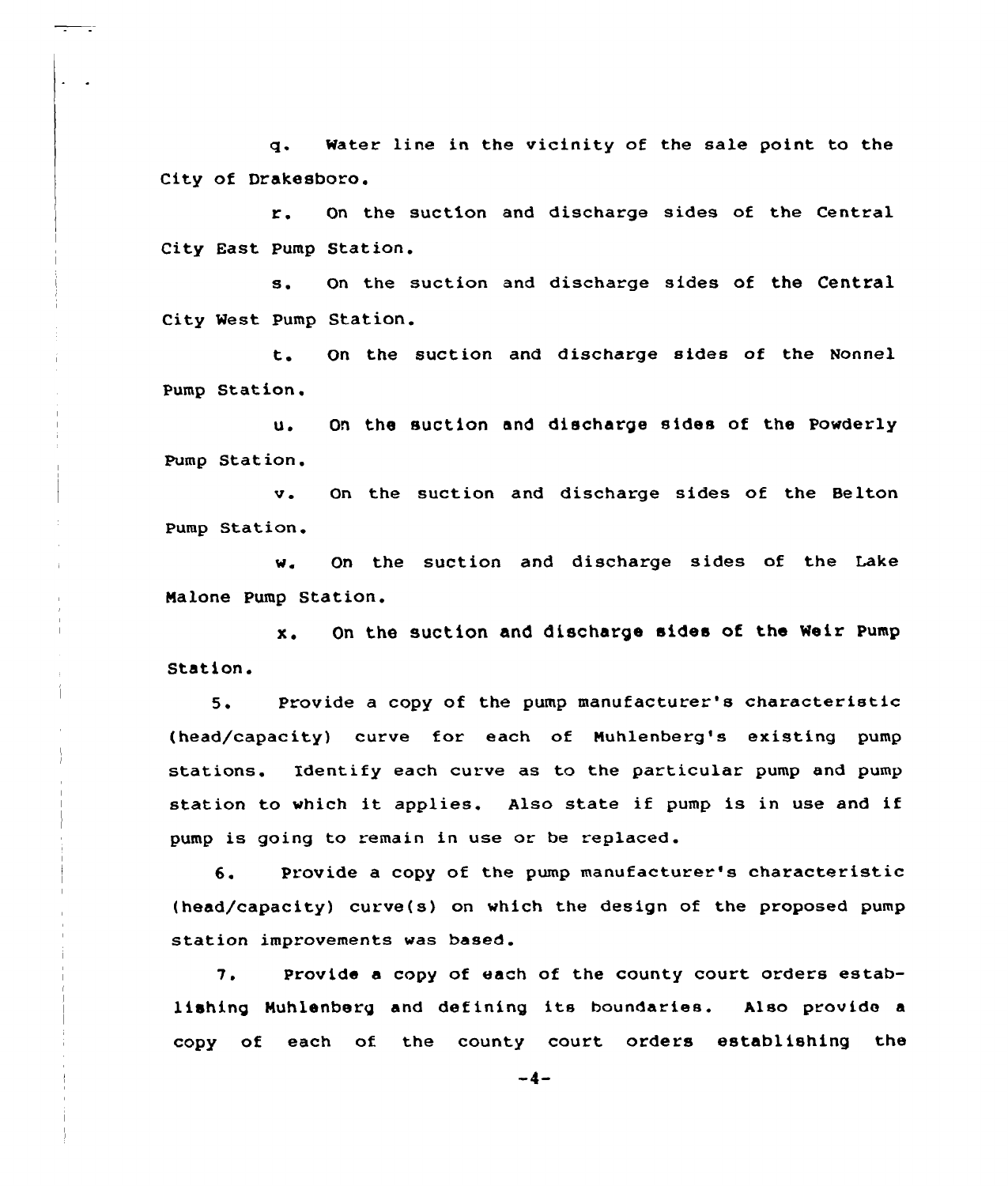Muhlenberg County Water District-Graham ("Graham") and defining its boundaries.

8. Provide a highway map at a scale of at least one inch equals two miles marked to show both Muhlenberg and Graham water distribution systems. The map of the systems shall show pipeline sizes, location, and connections as well as pumps, water storage tanks and sea level elevations of key points. The map shall also be marked to show the location of the water districts' boundaries and labeled to indicate the appropriate court orders from which each boundary was determined.

9. Provide <sup>a</sup> narrative description of the proposed daily operational sequences of the water system. Documentation should include the methods and mechanisms proposed to provide positive control of all storage tank water levels. The description should also include an hourly summary of how all tanks will "work" (expected inflow or outflow of water) and how all pumps will function. The description should be fully supported by appropriate field measurements and hydraulic calculations.

10. The hydraulic information filed in this case indicates that there are quite a few existing 2-inch water lines of lengths in excess of 250 feet. Two-inch water lines which are longer than 250 feet for non-circulating water lines and longer than 500 feet for circulating water lines are in violation of PSC regulation 807 KAR 5:066, Section ll (2) (a). Provide <sup>a</sup> list of all existing 2-inch water lines. This list shall include the location, number of customers served, length and possibility Of futura extension of

 $-5-$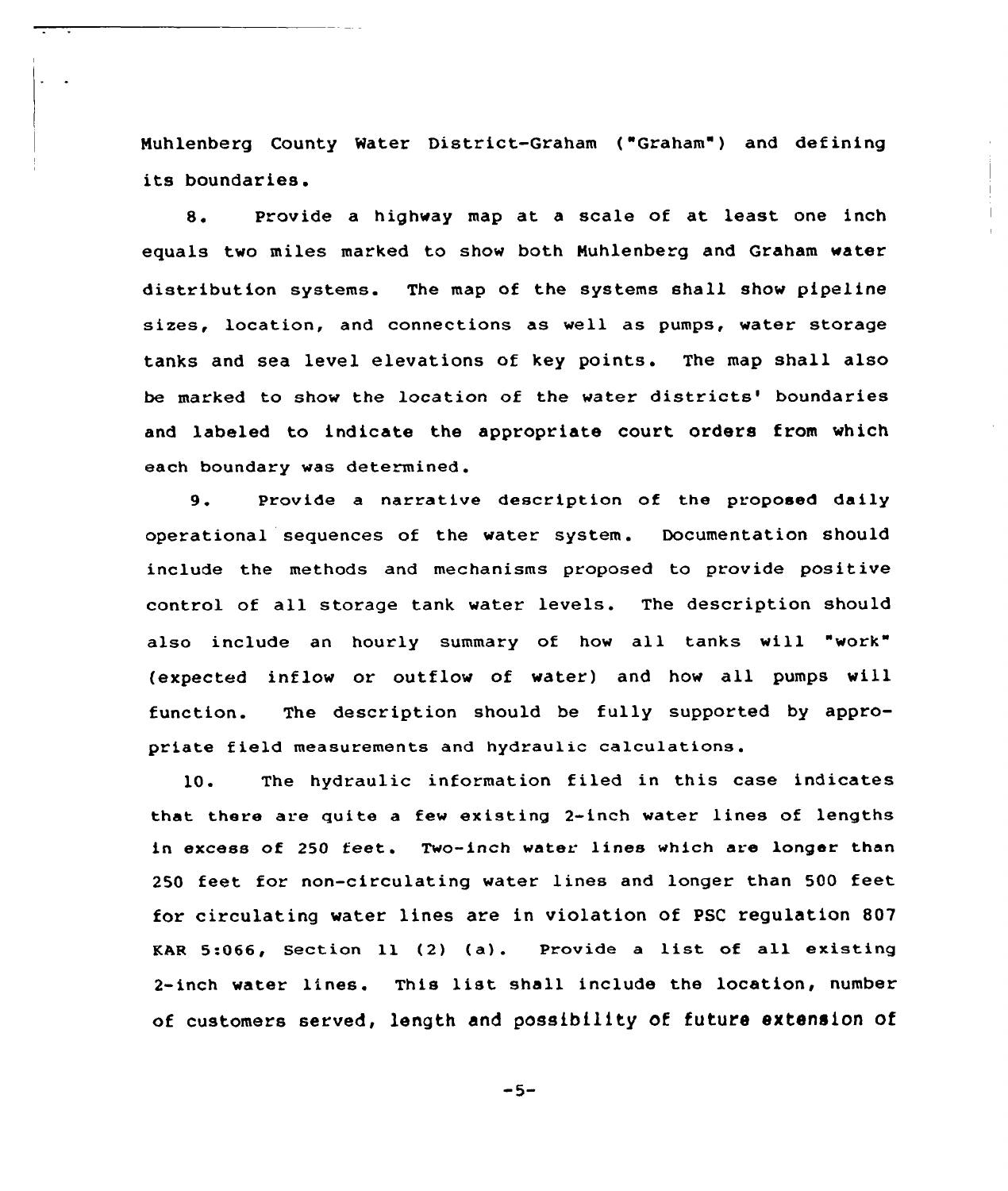each line. This list should also include the lowest pressure experienced and whether any complaints of low pressure have been received.

 $11.$ In reference to the proposed merger of Nuhlenberg and Graham, please provide the following information'.

a. Copies of all debt obligations of each District, including copies of each bond ordinance, indenture and loan agreement.

b. <sup>A</sup> list of the holder of each debt of the districts and the name and address of the agent to whom payments are made. In addition, the list shall state the outstanding amount due, final retirement date, and the present payment status of each debt.

c. <sup>A</sup> copy of the last audit by either the Commission or an outside auditor.

#### Exhibit Al — PSC Annual Report

The following questions concern the data reported in the December 31, 1985, Annual Report of Nuhlenberg:

12. Balance Sheet.

a. Provide an explanation concerning the nature of the Construction Work in Progress ("CWIP") for the utility plant.

b. The report indicates the utility plant was increased \$180,925 in addition to the \$66,890 CWIP. Provide an explanation as to how these additions were financed.

c. Provide an explanation as to the nature of the special Funds — construction, Bond and Interest, and Depreciation Funds — including the periodic payments to the Funds and the

 $-6-$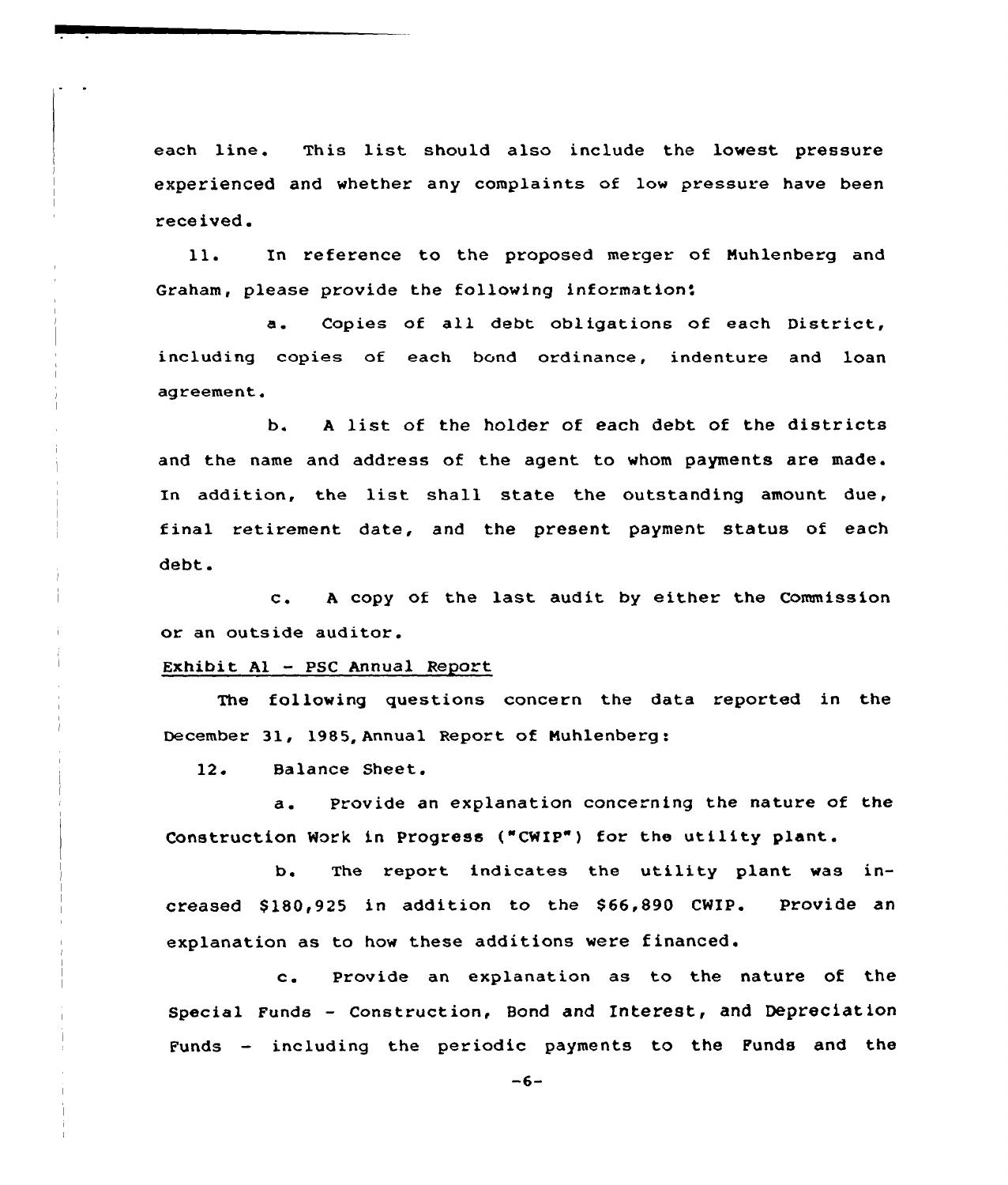maximum amounts to be on deposit. Also explain the reasons for the significant decreases in the balances during 1985.

d. Provide an explanation as to what caused the liquidation of the Temporary Cash Investments totaling \$36,982.

e. Prepare <sup>a</sup> schedule of notes payable, giving the date of issue, amount, maturity date, in whose favor, and interest paid during the calendar year 1985.

f. Provide an explanation as to why accounts payable increased 59 .27 percent in 1985.

g. Provide an explanation as to why the accrued interest balance dropped \$65,628 during 1985. Were <mark>previo</mark>u periods' interest part of the beginning balance?

h. Provide the details concerning the Interim Financing of \$55,900. This includes identifying the source of funds, purpose, and method of repayment. Is the financing part of the new construction Muhlenberg is seeking approval for?

i. For the increase in customer tap-on fees of \$ 119,837, break down this amount into a total for residential, for commercial, and for industrial. For the commercial and industrial tap-ons, provide a breakdown by customer, amount, and how tap-on was computed, if the connection was other than a 3/4-inch meter.

 $i.$  Identify the nature and purpose of the  $$22,000$ increase in the Federal Grants in Aid of Construction Account. Include the granting agency and the terms of the grant.

13. Statement of Income.

a. Provide an explanation for the decrease of 19.75 percent in Miscellaneous Nonoperating Income.

 $-7-$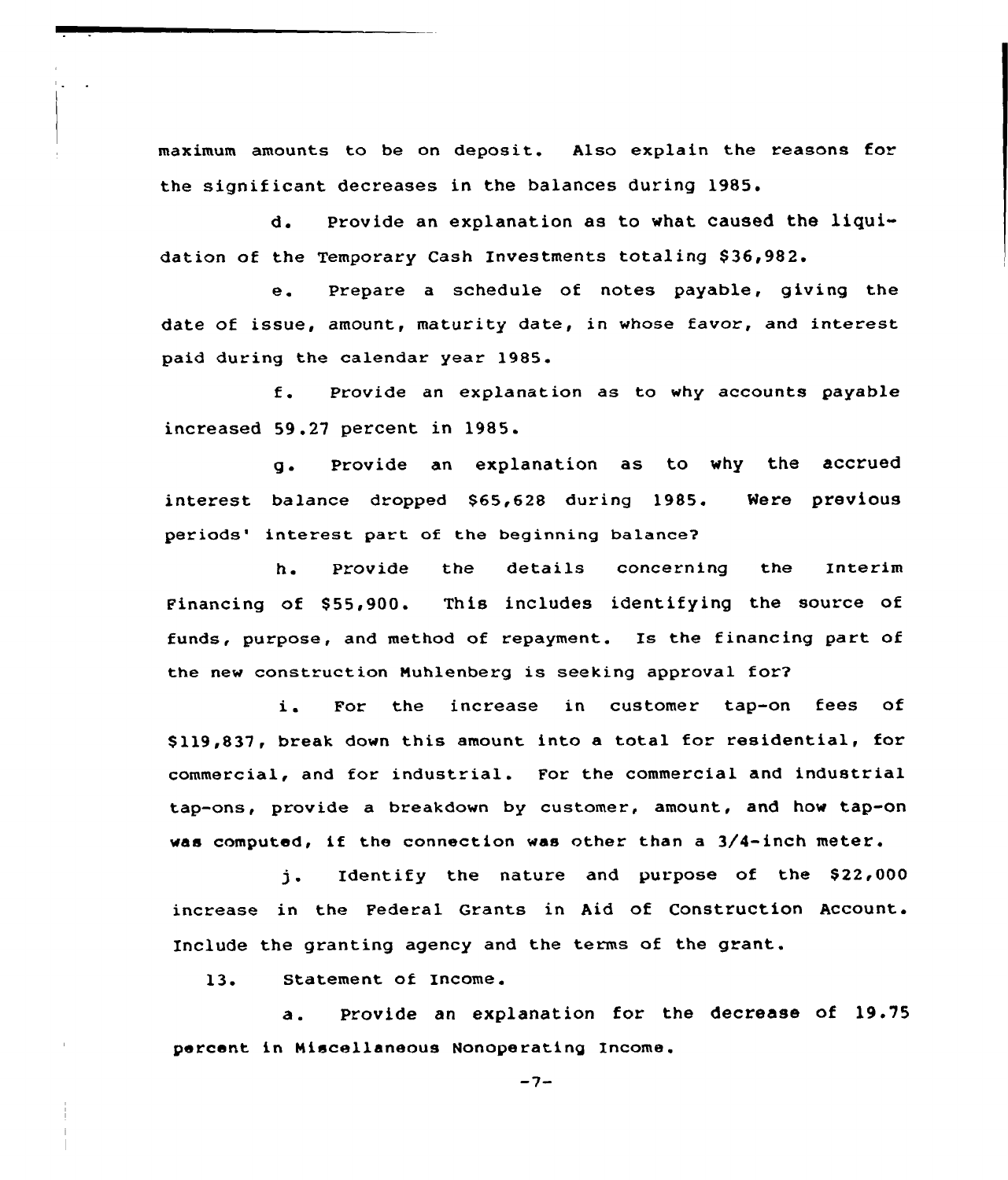b. Given the known problems with Muhlenberg's water lines, explain why the Transmission and Distribution — Naintenance of Mains expense decreased 812,684 or 75.12 percent.

c. Provide an explanation as to why payroll taxes increased  $$9,366$ , or  $70.34$  percent in 1985.

d. Provide an explanation as to the nature and need to record <sup>a</sup> \$ <sup>250</sup> credit for Administrative Expenses Transferred .

e. Prepare <sup>a</sup> schedule listing all of Muhlenberg's employees, full- and part-time, for the 1985 year. employee, provide: For each

(1) The beginning of year salary.

(2) The end of year salary.

(3) The effective date of any increases in 1985.

(4) The amount of any increases proposed for the immediate future.

f. The <sup>1985</sup> Annual Report indicated that <sup>196</sup> customers were added. The preliminary Engineering Report ("Exhibit B") breaks down Muhlenberg into nine service areas. Prepare a schedule, by service area, indicating how many customers were in each area at the beginning of the year and the number of new additions for each area.

# Exhibit A2 — PSC Annual Report — Graham

The following questions concern the data reported in the December 31, 1985, Annual Report of Graham.

14. Balance Sheet.

a. Provide an explanation as to the nature of the

-8-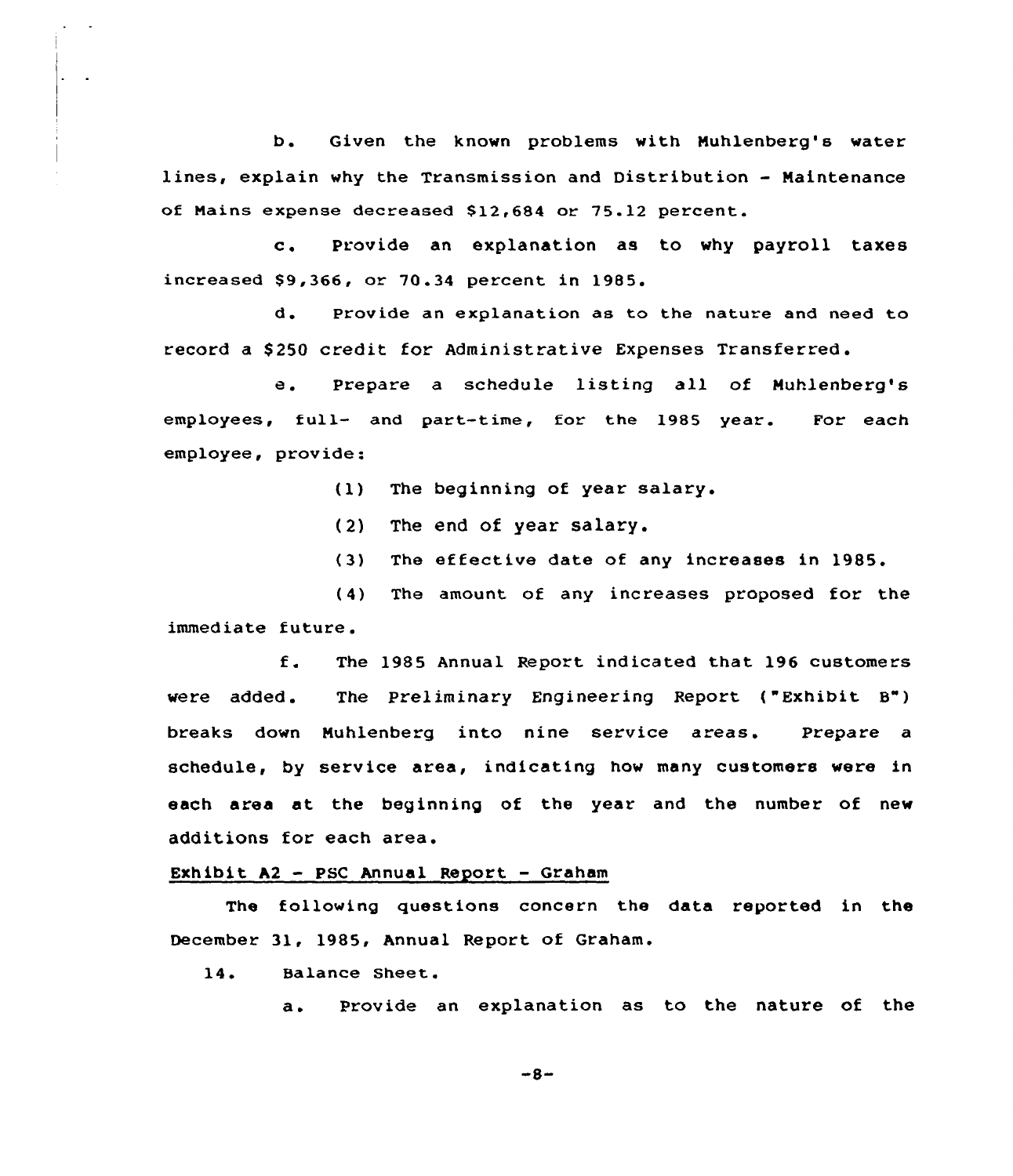Sinking Fund, including the periodic payments to the fund and the maximum amount to be on deposit. Also explain the reason for the exhaustion of the fund in 1985.

b. provide an explanation as to why the accrued interest balance dropped \$3,083 during 1985. Were previous periods' interest part of the beginning balance?

c. provide an explanation as to the nature of the amounts reported as Other Current and Accrued Liabilities.

# Exhibit 8 — Rate Analysis, March 1986

The following questions concern the various exhibits presented in the Rate Analysis.

 $15.$ Exhibit 1G — Revenue Table - Graham Format. Provide an explanation as to why the listed rates do not agree with the tariff sheet on file with the Commission, dated June 1, 1965.

16. Exhibit 1H - Wholesale Customers and Large Users -Ensign/Bickford Section. Provide an explanation as to what this section of the schedule is to represent and how the rates were computed. The referenced rates are not part of the tariff on file with the Commission.

Exhibit 3 — Schedule of Income and Expenses. Provide a  $17.$ breakdown of the amount recorded as expense in the Regulatory commission Expenses as to which case(s) it relates to. If expense related to this amount is for Case No. 9262, explain why an amortization figure was included as Other Debt Amortization.

18. Exhibit 6 - Adjustments to Expenses. The exhibit presents the adjustments to expenses by the types of Operation and

 $-9-$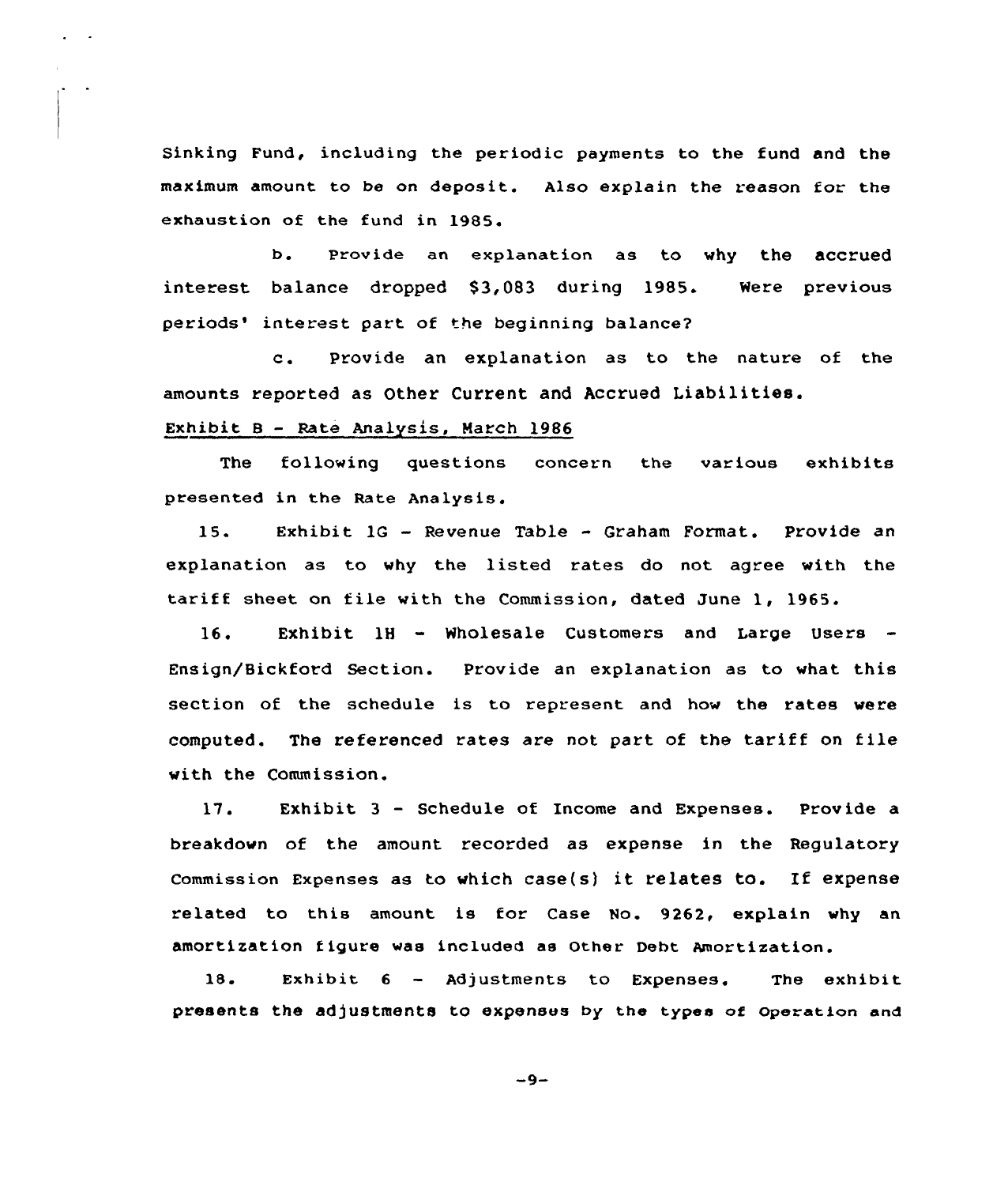Naintenance Expenses, rather than by individual costs. The adjustments are based on these broad types of expenses. Prepare a detailed schedule of expense adjustments, using the accounts listed in the Operation and Naintenance Expense form of the PSC Annual Report. Provide explanations and computations to support each adjustment.

19. Exhibit <sup>7</sup> — Depreciation Calculation. Using a format similar to Exhibit 7 or by providing copies of depreciation schedules containing the same information, submit these depreciat ion schedules:

a. For the current utility plant of Nuhlenberg, using the current service lives.

b. For the current utility plant of Graham, using the current service lives.

c. For the utility plant added by the project, using the appropriate NARUC service lives.

Also for the current utility plants of Nuhlenberg and Graham, indicate the accumulated depreciation for each account as of December 31, 1985.

## Exhibits C2 and C3 — Purchased Water Contracts

20. Were the existing water contracts with Graham and the City of Drakesboro formally amended to reflect the water rates allowed in Case No. 9262? Provide copies of the appropriate approved contract amendment.

# Exhibit E - Bond Authorizing Resolution - Section 13

21. Provide copies of the Interim Financing Resolutions as

-10-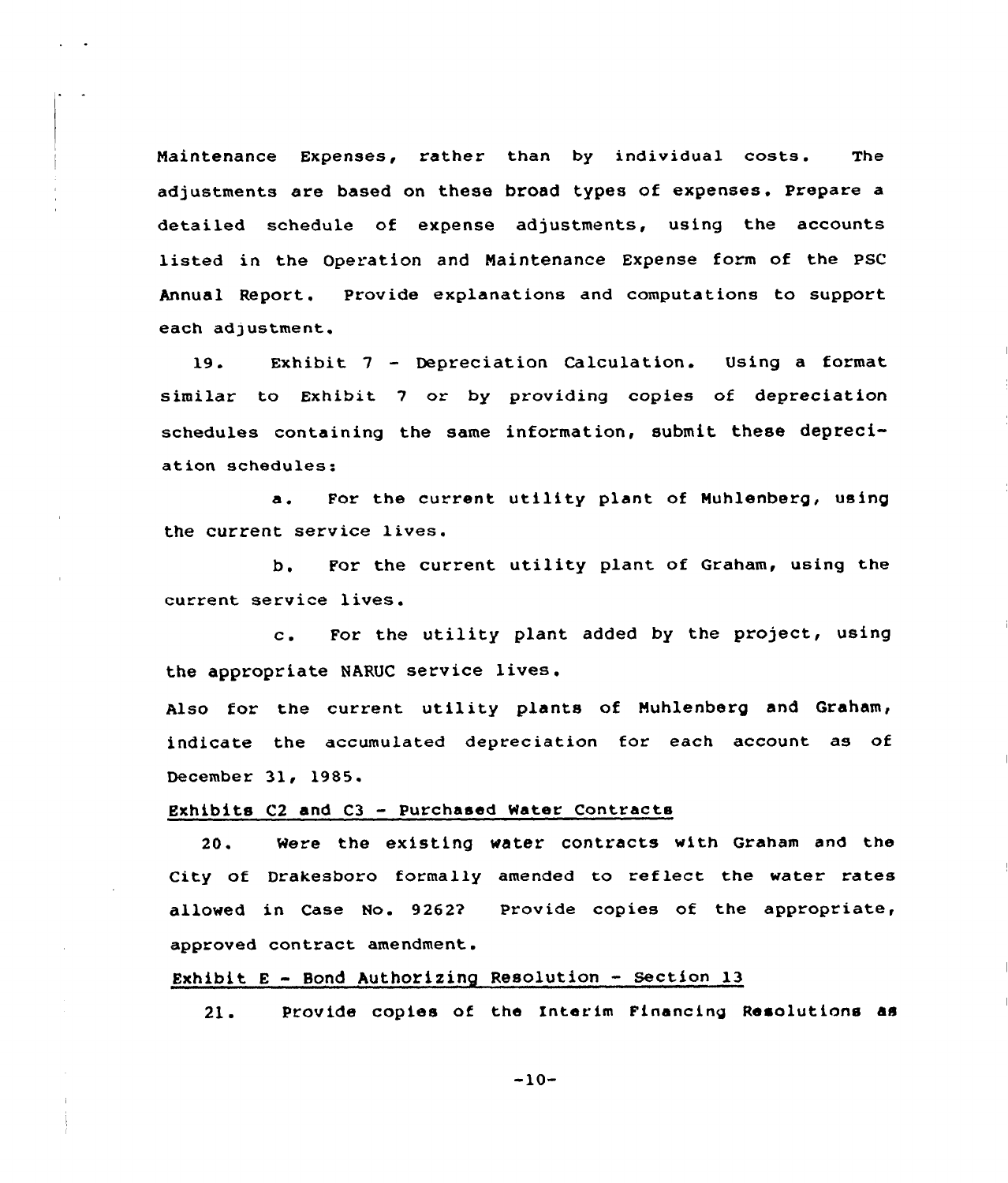well as the terms, lendor, and other related information concerning the financing.

#### Exhibit J — Proposed Rate Resolution

22. Provide an explanation as to why the proposed rates for Muhlenberg/Graham differ with the Farmers Home Administration ("FmHA") Letter of Conditions dated Nay 23, 1985. Has FmHA been notified about the intention to merge the systems and the resulting debt structure of the merged system2 Provide copies of FmHA approval or other related documents.

23. Provide an explanation as to whether the 60 *surcharge* for the Water Loss Demonstration Project is already incorporated in the proposed rates or is to be in addition to those rates.

# Exhibit Ll - Joint Agreement to Nerge

 $24.$ Identify the commissioners of both the Nuhlenberg and Graham districts as of December 31, 1985. Indicate the positions each holds on their respective commissions, annual salaries, and date of expiration of their current terms. Also indicate what the commissioners' salaries will be for the merged system. The application is inconsistent as to who the Graham commissioners are.

25. Provide a schedule of the annual costs of providing free water to Nuhlenberg's commissioners. Identify how much water was provided in the test year and how Nuhlenberg determines and tracks this benefit.

26 <sup>~</sup> Does Muhlenberg, as the surviving member of the merger, have plans in the immediate future to refinance the outstanding debt of Graham, as provided in Article III? Provide plans for the

 $-11-$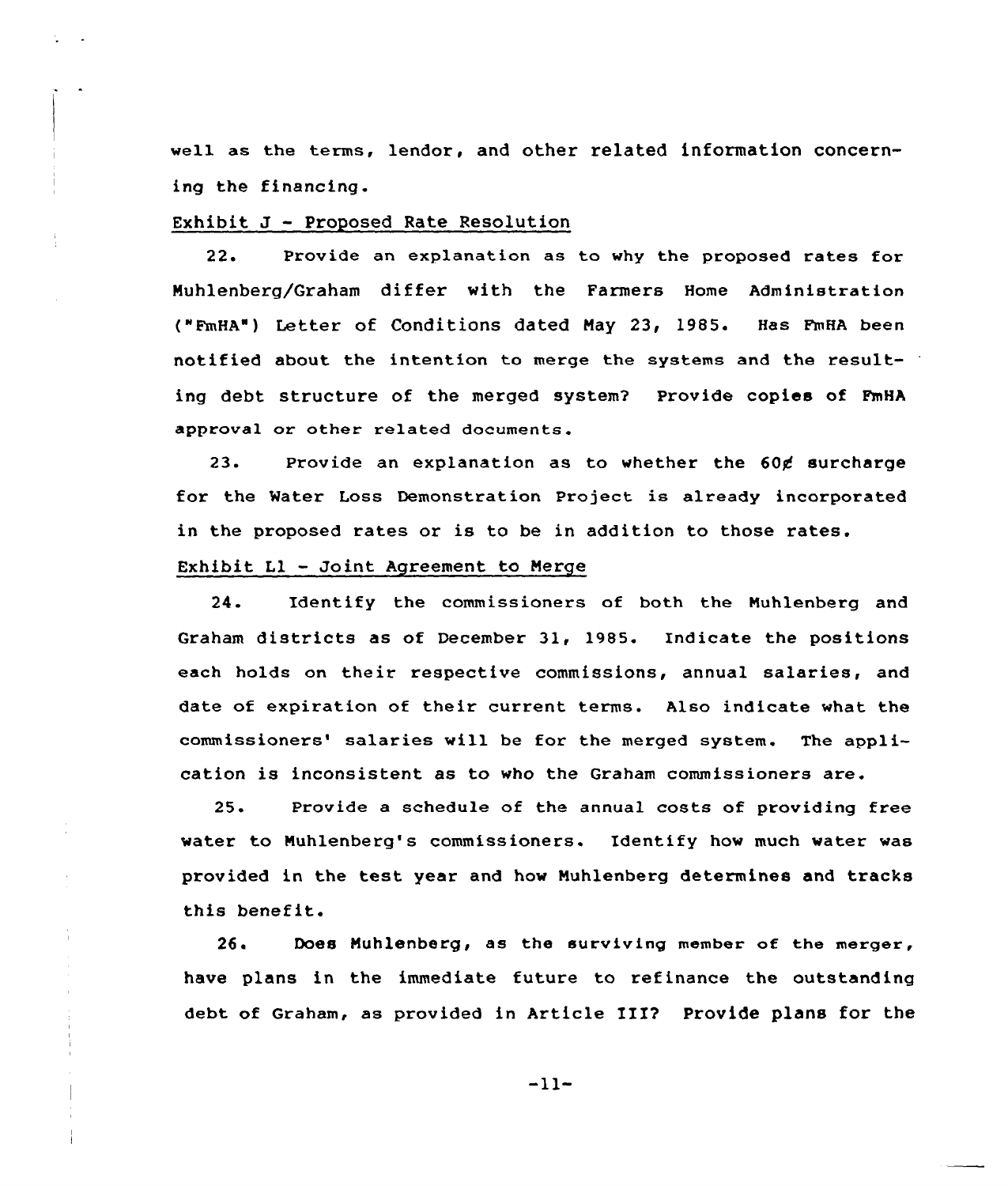structure of the outstanding debt in the merged system and the details of any additional financing.

## Monthly Revenues and Expenses

27. Are the 12 Monthly Revenues and Expenses schedules for Muhlenberg only or are they combined with Graham2 If they are combined, provide a breakdown for each month between Muhlenberg and Graham. If it is for Nuhlenberg only, provide <sup>a</sup> reconciliation of the totals of the 12 monthly schedules and the 1985 PSC Annual Report.

#### Water Loss Demonstation Project

These questions relate to Water Loss Demonstration Project authorized in the Commission's final Order for Case No. 9262:

28. Muhlenberg was instructed in <sup>a</sup> letter dated December 18, 1985, from the Division of Engineering of the Commission to submit a revised Unaccounted-for Water Reduction Plan, including appropriate maps. Provide an explanation as to why the Commission has not received this information.

29. Nuhlenberg's report of April 28, 1986, indicates various actions taken during the period January to March 1986. Many of the actions seem to be of a nature which would normally be performed by <sup>a</sup> district purchasing water or constitute necessary system repairs rather than being part of an overall reduction plan. Provide an explanation as to how these actions relate to Nuhlenberg's revised plan noted above or the plan submitted November 7, 1985.

30. For the months of January to March 1986, provide these figures:

-12-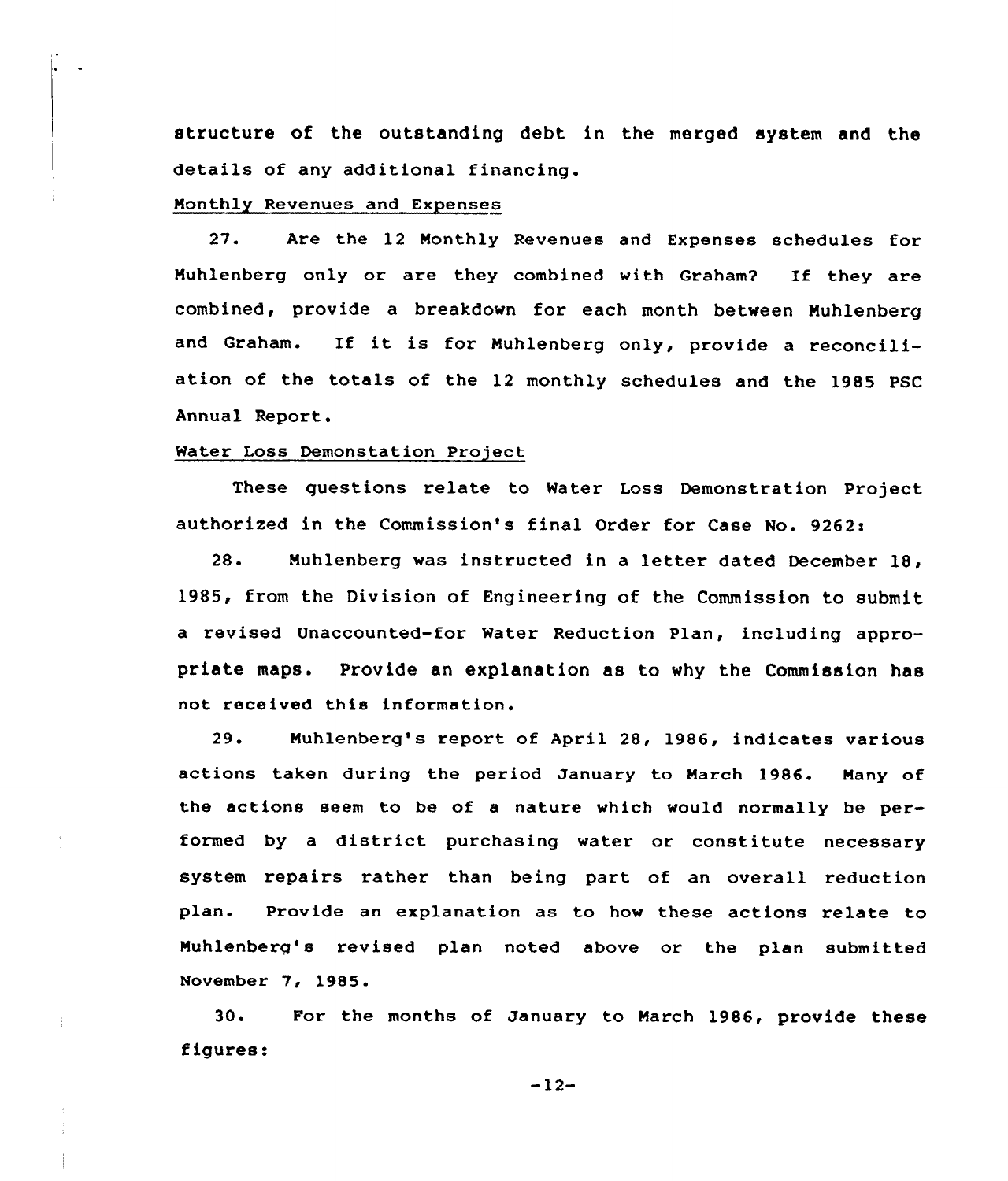a. Total water purchase for each month, in gallons.

b. Total water sales for each month, in gallons.

c. Unaccounted-for water for each month, in gallons and percentage of purchases.

31. The March 1985 Preliminary Engineering Report (Exhibit 8, Page 3) states that the City of Powderly is a wholesale user. Is Powderly included in the billing analysis? What is the rate charged to the city?

32. The statement of monthly revenues and expenses shows revenue received from Graham as \$26,494. The rate study (Exhibit 1H) shows revenue in the amount of \$29,733. Please provide an explanation for this difference.

33. The cash flow summary shown as ( Exhibit 11) in the rate study shows total revenue from water sales as \$858,184. The schedule of income and expenses (Exhibit 3) shows test year revenue from water sales as  $$849,104$ . The statement of monthly revenues and expenses shows test year revenue to be \$841,710. Please provide a reconciliation for these differences.

34. The 1985 Annual Report for Muhlenberg shows 47,568 bills, 301,694,700 gallons sold and revenue in the amount of \$849,104. The rate study shows 46,946 bills, 300,818,254 gallons sold and revenue from water sales in the amount of \$858,185. Please reconcile these differences.

35. The 1985 Annual Report for Graham shows 2,784 bills, 14,289,100 gallons sold, and revenue in the amount of \$36,697. The billing analysis shows 2726 bills, 11,174,900 gallons sold and revenue from water sales in the amount of \$32,644. Additionally

—13-